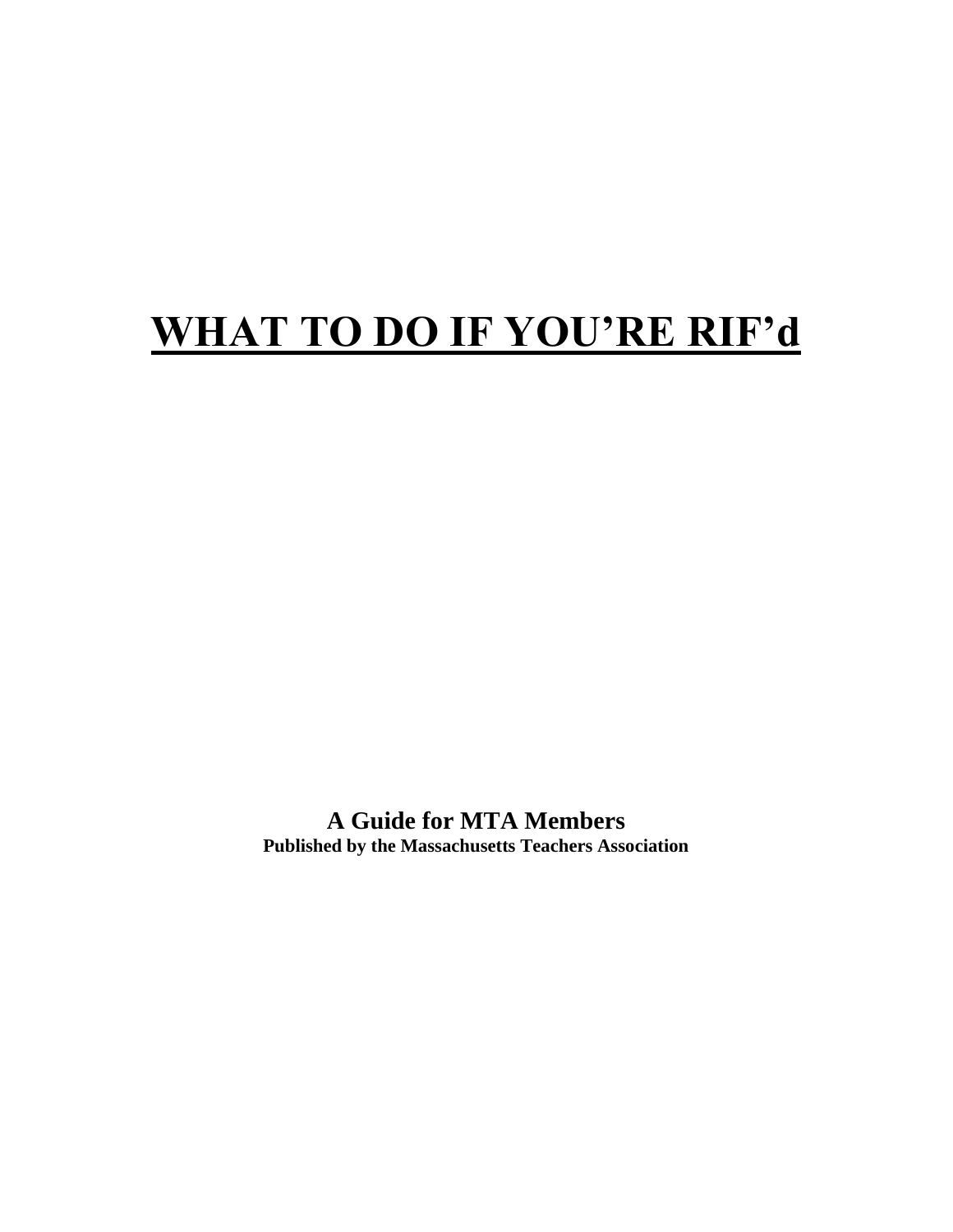## **YOUR LEGAL RIGHTS WHEN FACING A LAYOFF**

## *CONTRACT RIGHTS – HIGHER ED, ESPs, & TEACHERS*

If you are notified that you will be laid off, be sure to review the reduction in force (RIF) provisions of your collective bargaining agreement (also known as your contract). If you have any questions about whether the school district followed the proper layoff procedures under the contract, contact your local president immediately. Most contracts contain time limits for filing grievances and your contract rights may be lost if the time limit is not met.

## *TEACHERS: PTS STATUS AND LAYOFFS*

You have "professional teacher status" (PTS) if you are a teacher, school librarian, school adjustment counselor, school social worker, school psychologist or a school nurse employed by a school committee and you have completed three consecutive years in your current school district. (We will use the term "teacher" in this pamphlet to refer to all of these positions.) PTS rights are set forth in Chapter 71, Sections 41 and 42, of the Massachusetts General Laws (M.G.L.) *For service to count toward PTS, a teacher must hold a license valid for the position in which they are employed, but it does not matter whether that license is an provisional, initial, or professional license.* 

**PTS Teachers.** Even if you have PTS, you can be laid off because of a "reduction in force" (RIF), a reorganization due to declining enrollment, or other budgetary reasons. However, there is a condition in the statute: if there is a teacher without PTS who is holding a position for which you hold a valid license, the school district is required to offer you that position.

Some collective bargaining agreements permit more senior teachers to displace ("bump") less senior teachers when a RIF occurs. If you are a teacher with PTS, however, the law permits you to "bump" a less senior PTS teacher only if you are currently licensed for that teacher's position and if you are "at least as qualified for the position" as the less senior incumbent. See M.G.L. Chapter 71, Section 42. Your contract may indicate what qualifications are necessary for you to bump into another position**.** By law, any such bargained qualifications must include as primary factors indicators of job performance and the best interests of the students and school district. If there is a conflict between the provisions of your collective bargaining agreement and this section of the law, the law prevails.

If you have questions about your layoff rights as a PTS teacher under your contract or under the PTS law, contact your local president as soon as possible.

**NON-PTS Teachers.** Teachers who do not have PTS can be "non-renewed" for the next school year but must be given a nonrenewal notice on or before June 15. See M.G.L. Chapter 71, Section 41. Prior to 1993, the law provided for an April 15 deadline for nonrenewal notices and some contracts may still require that nonrenewal notices be given to non-PTS teachers by April 15. Sometimes, school districts facing uncertain funding for the next school year give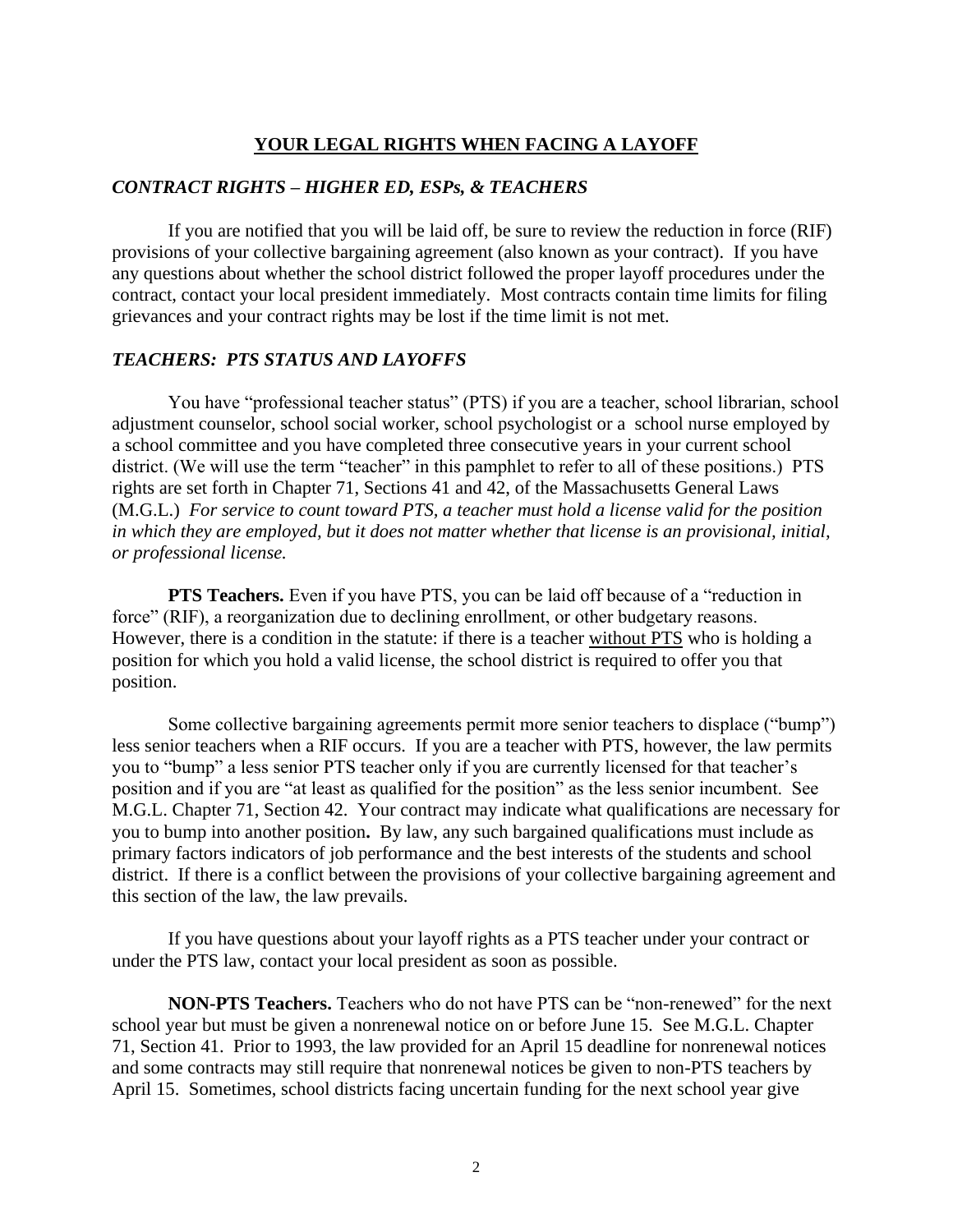blanket nonrenewal notices to nontenured teachers, eventually recalling some or all of them for the next school year when the budget is finally determined.

Non-PTS teachers may have layoff rights under their collective bargaining agreement, such as seniority rights over other non-PTS teachers and other procedural requirements that the employer must follow. As in the case of PTS teachers, however, a non-PTS teacher generally could "bump" into another position only if he or she is currently licensed and at least as qualified as the incumbent teacher.

## *ESPs & CIVIL SERVICE*

In addition to contract rights, Educational Support Professionals (ESPs) and others may also have layoff and bumping rights under the state Civil Service Law (M.G.L. Chapter 31). Most Civil Service layoff and bumping rights apply only to employees who hold a permanent civil service appointment. The only exception is that provisional appointees must be laid off before any temporary appointees.

Seniority under the Civil Service Law begins on the date of the employee's first permanent appointment within the appointing authority. In most cases, the "appointing authority" is the municipal school department. *Seniority does not necessarily begin on the employee's date of hire*.

**Order of Layoff under Civil Service.** All provisional appointees must be laid off first, and then all temporary appointees must be laid off before any permanent appointees. Within the groups of provisional and temporary employees, the Civil Service Law does not grant any seniority rights or require any particular order of layoff. If it is necessary to lay off permanent appointees, layoffs are in order of reverse Civil Service seniority within the "departmental unit." The "departmental unit" is usually the school department.

If you are an ESP holding a permanent appointment in a lower grade position, and you work in a higher-grade position under a provisional or temporary appointment, layoff and bumping rights under the Civil Service Law apply only to your permanent position. In your higher position, you are treated as provisional or temporary. However, you have the right to resume your lower, permanent position provided that position continues to exist and is not held by a more senior permanent appointee.

**Bumping Rights under Civil Service.** If you are a permanent employee who is about to be laid off, you may "bump" or displace a provisional, temporary or less senior permanent employee in a position in the next lower title or titles in their job series. To exercise this right, you must file a written consent within seven days after you receive your official layoff notice. If you choose to bump, you waive the right to a hearing or to challenge your layoff under Civil Service procedures.

**Recall and Reemployment Rights under Civil Service.** If you are a laid-off permanent employee and a position in your permanent title becomes available in the school department, you are entitled to be recalled to that position in order of your Civil Service seniority. These recall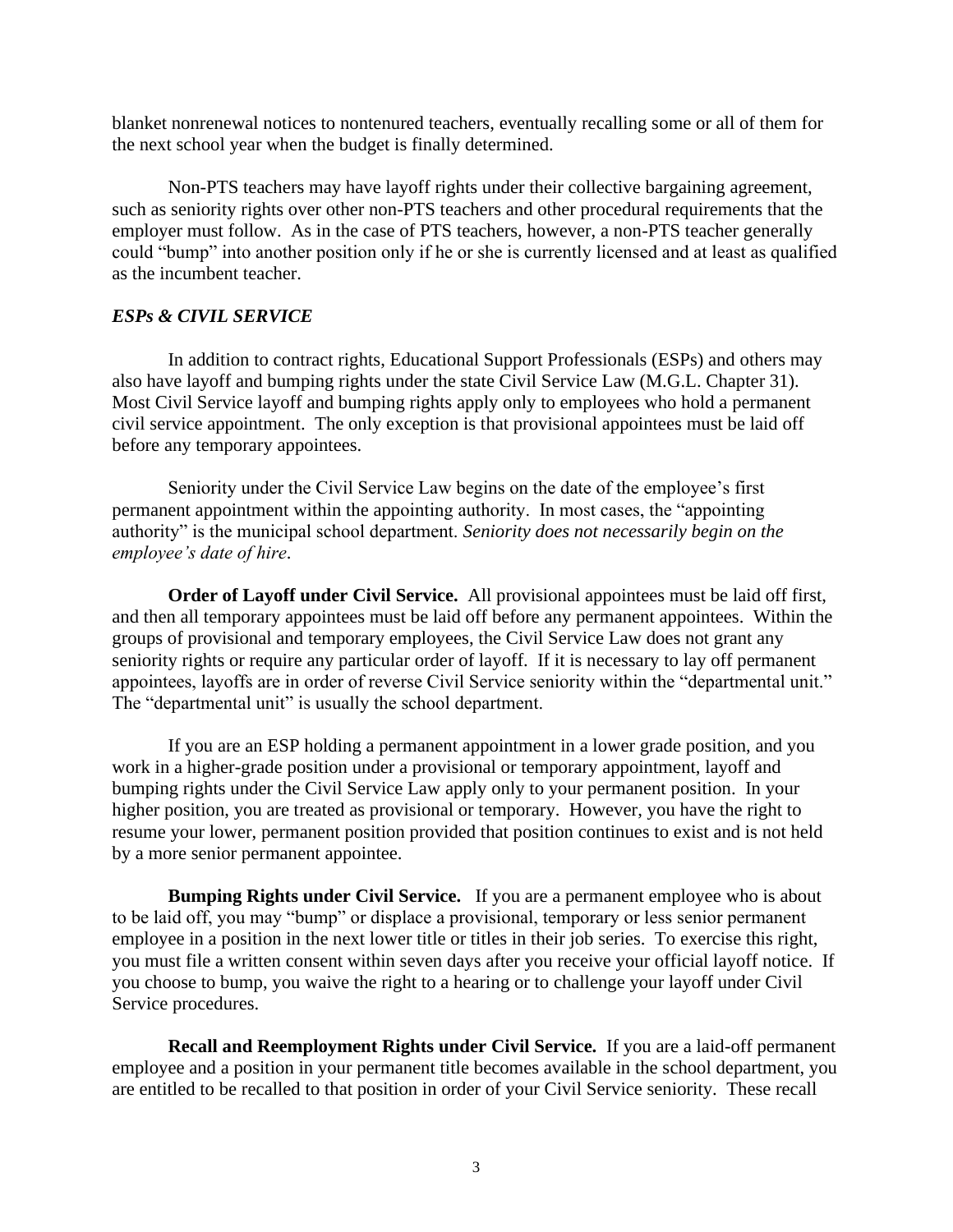rights last for ten years and also apply if you have elected to "bump down" as noted above. You may also request the state Personnel Administrator place your name on a special Civil Service reemployment list in order of your seniority. You must make this request within two years of your layoff. Your name is then certified to other Civil Service appointing authorities for vacancies, in order of seniority in the title you formerly held, just as if your name appeared on a civil service appointment list.

**Procedural Requirements and Appeal Rights under Civil Service.** If you are a permanent Civil Service employee, you must be given a written notice stating the reasons for the layoff and provided with a copy of sections 41 through 45 of the Civil Service Law. Upon at least seven days' notice, the school department must conduct a hearing about the contemplated layoff and then decide whether the layoff is justified.

There are two ways you can challenge the school department's layoff decision. First, you can appeal to the state Civil Service Commission in Boston but you must do so within *ten days* (not including Saturdays, Sundays and holidays). The Civil Service Commission will conduct a hearing, similar to a trial in court, to review the layoff and the losing party can seek Court review of the Civil Service Commission's decision. Second, instead of going to the Civil Service Commission, you could file an appeal in Superior Court and you would have to do so within six months of receiving the school department's layoff decision. Both the Civil Service Commission and the courts are likely to uphold a school department's good faith judgment that a layoff was necessary. However, if the employer made a mistake in the process (for example, by laying off the more senior employee), you may be reinstated with back pay and benefits.

**Civil Service and the Collective Bargaining Agreement:** ESPs represented by the MTA who have permanent Civil Service appointments are also usually covered by collective bargaining agreements. *If there is a conflict between RIF provisions in the contract and Civil Service requirements, the Civil Service requirements take priority.* For example, a contract could not give a provisional employee seniority rights over a permanent employee, because that would conflict with the Civil Service law. However, your contract may give you additional rights that are not granted or governed by the Civil Service Law. For example, a contract could provide for the order of layoff among the groups of provisional or temporary employees.

If you have questions about your layoff rights as an ESP with a civil service appointment, contact your local president as soon as possible.

#### **Address and Web sites for Civil Service Issues:**

Massachusetts Division of Human Resources 100 Cambridge Street, Suite 600 Boston, MA 02114 (617) 878-9700 www.mass.gov/orgs/civil-service

Massachusetts Civil Service Commission One Ashburton Place, Room 503 Boston, MA 02108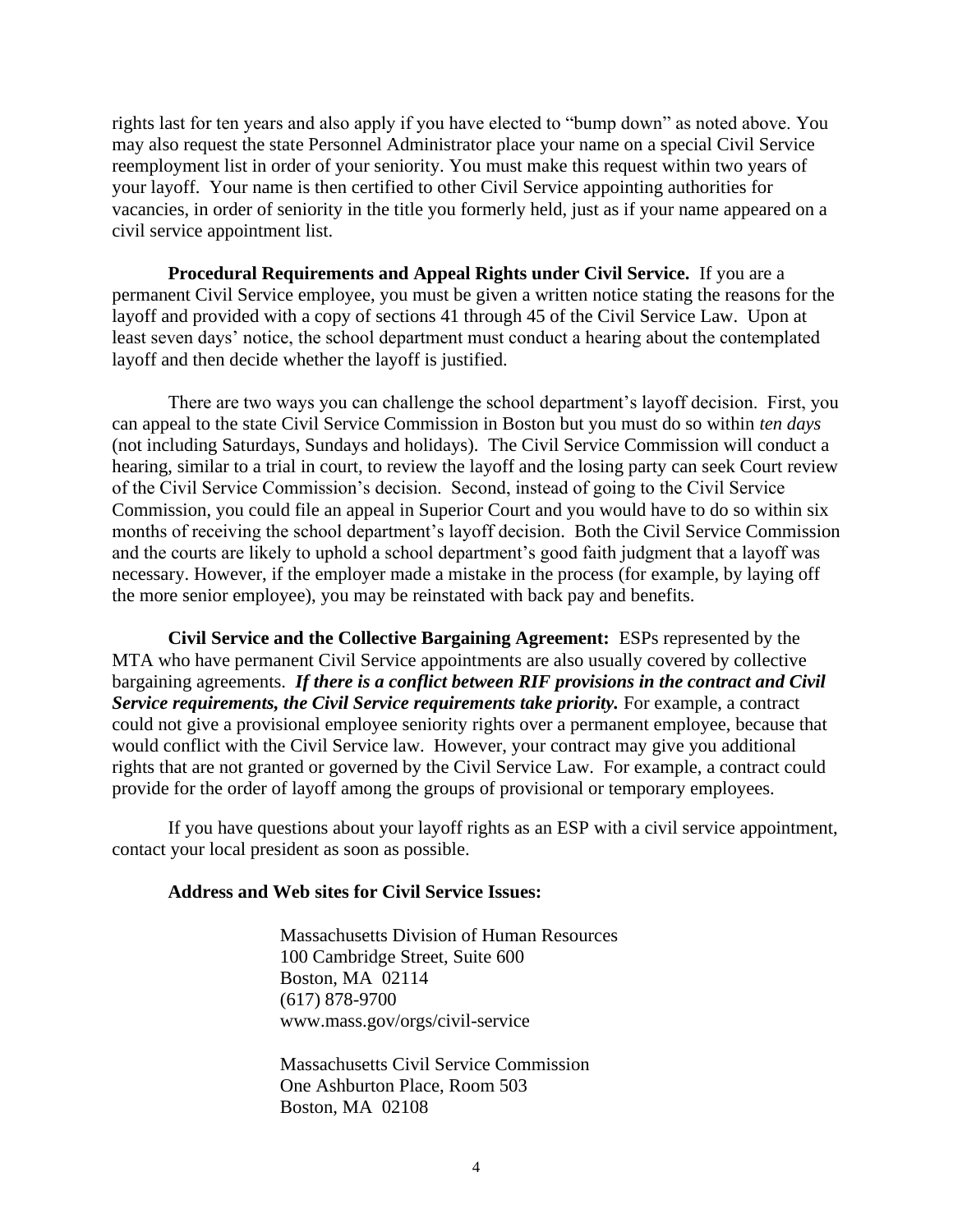## (617) 979-1900 <http://www.mass.gov/orgs/civil-service-commission>

## **HEALTH INSURANCE AFTER A LAYOFF**

## *K-12 STAFF*

**Summer.** If you are a teacher or other public school employee and you are laid off or non-renewed at the conclusion of a school year, you are entitled to remain in the school district's health insurance plan *with the employer continuing to contribute its usual portion of the monthly premiums for July and August, in most instances*. If you are paid on a ten-month basis, your portion of the monthly premiums for July and August should be deducted over the course of the school year or from your last paycheck. If this does not occur, contact your local president immediately. Again, your right to file a grievance may be lost if you do not act promptly.

**COBRA.** Under the federal "COBRA" laws, you are entitled to remain in the school district's group health (and, where available, dental) insurance plans for up to 18 months after you are laid off, or longer under narrow circumstances. However, this is expensive. Laid off employees are required to pay the full premium costs of their insurance plans, and they may also be required to pay up to an additional 2% for administrative costs.

**Other sources of health insurance**. In addition to exercising COBRA rights, individuals and families may obtain coverage through the Massachusetts Health Insurance Connector Authority at [www.mahealthconnector.org.](http://www.mahealthconnector.org/) The Health Connector is Massachusetts' insurance exchange under the Affordable Care Act and offers access to subsidized health insurance coverage, either through the public CommonHealth program or private insurance, depending on income and other resources. Loss of health insurance coverage from work is a qualifying life event which permits enrolling in a plan through the Connector outside of the open enrollment period within 60 days of losing employer coverage.

**Retirement & Health Insurance.** If you retire after being laid off, you may be eligible for your school district's retiree health insurance plan, if you are currently enrolled in the district's group health insurance. Municipalities/regional school districts may impose restrictions on retirees returning to the health plan later when they are not enrolled in health insurance when they retire, so you should check on your school system's requirements for retiree participation in group insurance if you are not currently enrolled in a health plan through your school district. If you are eligible to retire at the time you are laid off (see section on Retirement below for eligibility information), but choose to defer retirement until a later date, you may remain in the school district's group health insurance plan until you retire (even after the 18 month COBRA period), provided you pay the full premium during that time. In order to be eligible for GIC health insurance benefits at retirement, you must be eligible for and collecting a pension from a municipal retirement system or another retirement system eligible for GIC benefits.

If you have questions about your health insurance benefits as a retiree, you should ask your local association president.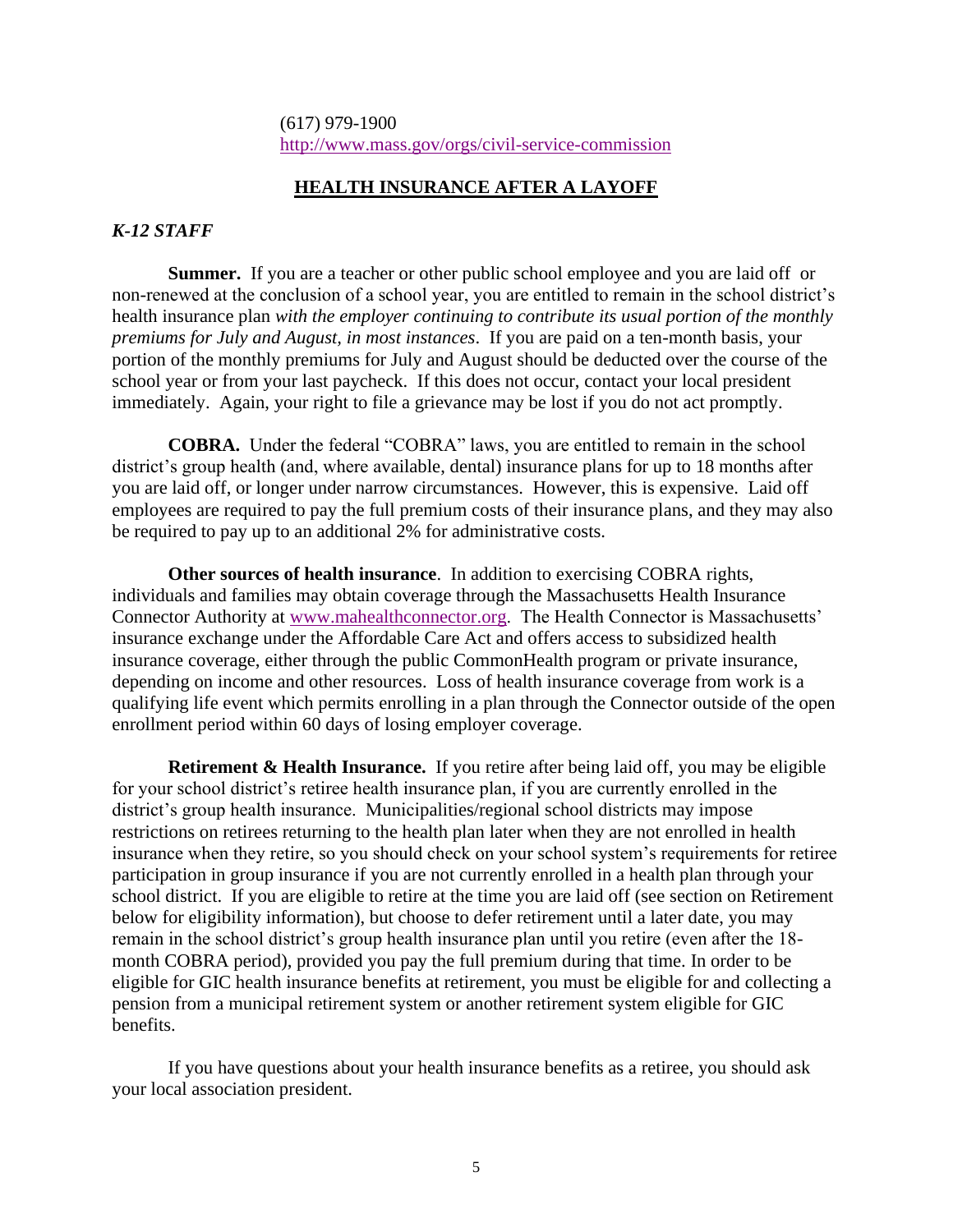## *HIGHER ED*

Your coverage ends at the end of the month following the month you end state service, provided that your premium for that month is paid.

**GIC Layoff Coverage.** If you are laid off, you may continue to receive GIC health insurance for 39 weeks but you will have to pay the full premium cost. At the end of the 39 weeks, you may elect COBRA health coverage within 60 days for 9 additional months of health coverage (for the 18 months total health coverage permitted by COBRA).

**COBRA**. Under the federal "COBRA" laws, you are entitled to remain in the GIC group health (and, where available, dental) insurance plans for up to 18 months after you are laid off, or longer under narrow circumstances. However, this is expensive. Laid off employees are required to pay the full premium costs of their insurance plans, and they may also be required to pay up to an additional 2% for administrative costs.

**Other sources of health insurance**. In addition to exercising COBRA rights, individuals and families may obtain coverage through the Massachusetts Health Insurance Connector Authority at [www.mahealthconnector.org.](http://www.mahealthconnector.org/) The Health Connector is Massachusetts' insurance exchange under the Affordable Care Act and offers access to subsidized health insurance coverage, either through the public CommonHealth program or private insurance, depending on income and other resources. Loss of health insurance coverage from work is a qualifying life event which permits enrolling in a plan through the Connector outside of the open enrollment period within 60 days of losing employer coverage.

**Retirement & Health Insurance.** You qualify for state retiree benefits if you retire from UMass and other state colleges and universities or certain other authorities and receive a pension from a public retirement system. If you choose to defer retirement with vested pension rights, you may continue to receive health insurance until you start collecting your pension but you will have to pay the entire premium cost. If you have questions about insurance coverage, contact your local association president.

#### **UNEMPLOYMENT COMPENSATION**

**Eligibility.** Generally, you are eligible for unemployment benefits if you become unemployed or partially unemployed when laid off due to budget cuts, reorganization, or declining enrollment. You must be able, available, and actively searching for work during any period you receive unemployment benefits. Also, you must have earned at least \$5100 during the 4 calendar quarters prior to the quarter in which you file for benefits and you must have earned at least 30 times the amount of benefits you would be eligible to receive on a weekly basis. If you obtain part-time employment, or already had such employment concurrent with the job from which you were laid off, you may be eligible to collect reduced benefits.

**How much will my benefits be.** If you are eligible, generally your weekly benefit will be approximately 50% of your average weekly gross wages, capped at \$823 per week. There is an additional allowance of \$25 per dependent (dependent allowance not to exceed 50% of your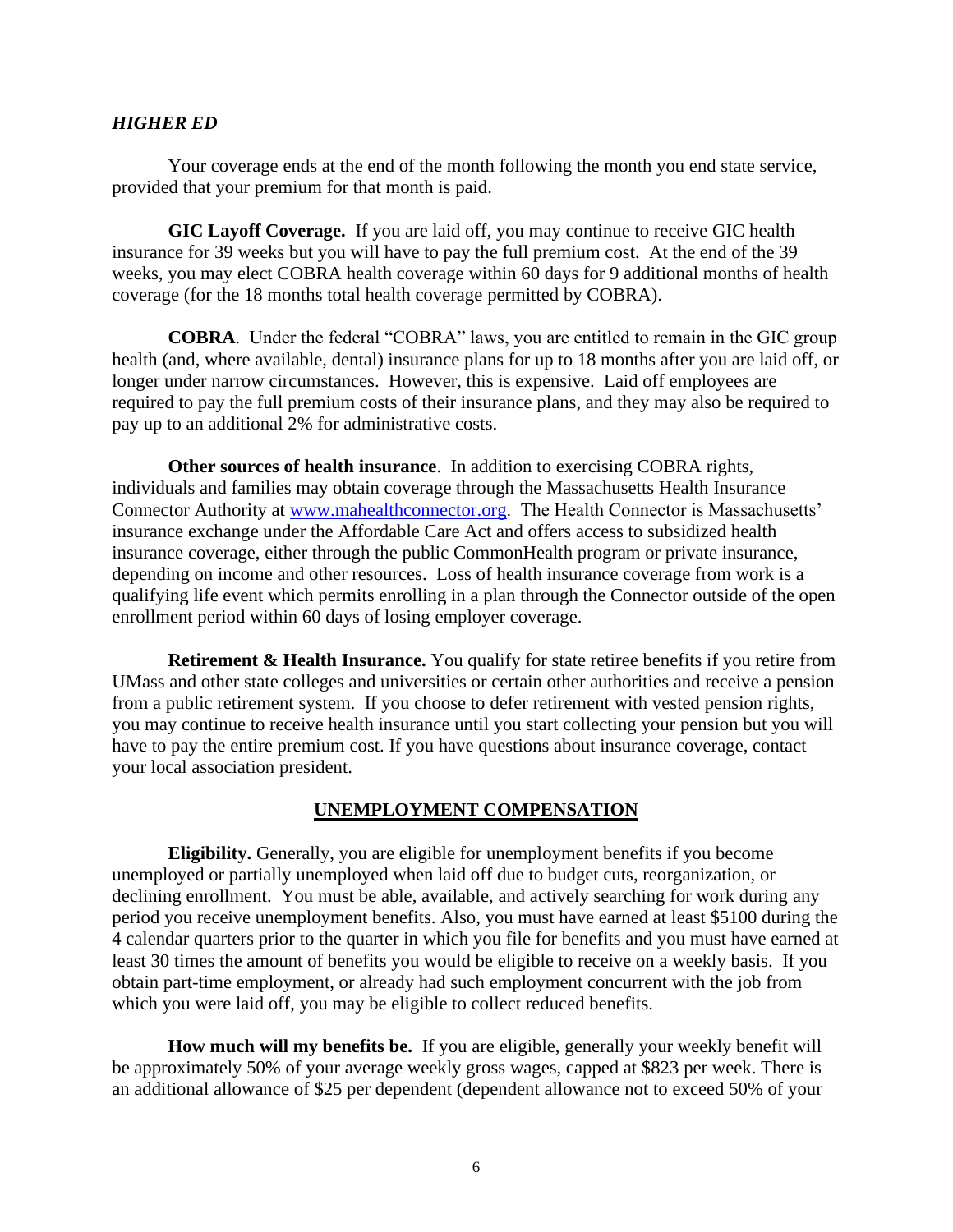weekly benefit amount). You may be eligible for up to 26 weeks of benefits (sometimes longer if the federal government has implemented an extended benefits program).

**When to apply.** You should apply the first week you are unemployed. There is a oneweek waiting period before benefits start. If you are laid off at the end of a school or academic year, you are eligible to collect benefits as soon as the school year is over (i.e., approximately the end of June, following the one-week waiting period), unless and until you receive "reasonable assurance" of a job for the upcoming school year or find other "suitable employment." If you are a K-12 educator, you may collect benefits over the summer even if you are still receiving paychecks during those months, since your salary is considered to have been fully earned during the school year and "deferred" over the summer. However, as soon as any school employee receives in writing "reasonable assurance" of a job in any school system for the next school year, eligibility for unemployment stops. If you continue to collect benefits after that time, DUA may seek reimbursement of overpayment of benefits.

**How to apply.** You may file a claim with the Division of Unemployment Assistance (DUA) either online or by telephone. The online application is available at [https://www.mass.gov/how-to/apply-for-unemployment-benefits.](https://www.mass.gov/how-to/apply-for-unemployment-benefits) If you are filing by telephone, call 1-877-626-6800. As of this writing, it is not possible to apply for unemployment benefits in person. Full information on filing claims can be found on the DUA Web site: [https://www.mass.gov/doc/a-guide-to-benefits-and-employment-services-0/download.](https://www.mass.gov/doc/a-guide-to-benefits-and-employment-services-0/download)

When you file, be prepared to give DUA the following information: your Social Security number, the year you were born, your home address and telephone number, whether you have filed a claim in Massachusetts or any other state during the past 12 months, your last day of employment, the names and addresses of all employers you have worked for during the 15 months prior to filing your claim and the dates you worked for each of them, the names, dates of birth and Social Security numbers for any dependent children, and your alien registration number if you are not a U.S. citizen. If you have been given a recall date by your employer, you should also be prepared to give this date to the DUA. If you are an adjunct faculty, you should also have the following information: any of employment; documents relating to whether employment offered is in the same capacity and the economic terms and conditions of the offer; evidence relating to staffing levels; and evidence relating to the institution's budget.

The DUA Web site and the MassHire Career Centers have a wide range of free services to help persons seeking employment, including a computerized job bank, employment counseling, job search workshops and local labor market information. You can find a Career Center through the Commonwealth's Web site at [www.mass.gov/masshire-career-centers.](http://www.mass.gov/masshire-career-centers)

**How to appeal denial of unemployment benefits.** If you are disqualified from benefits, make an appeal request immediately. This does not require you to write a detailed letter or draft an argument. It is simply a notice that must be provided to the DUA to schedule an appeal hearing. *You must file the appeal request with the DUA within 10 days of the date the denial was mailed or sent to you, not the date you receive it.* Late appeals may be allowed for good cause, meaning circumstances beyond your control, but it is always better to timely file. You must timely file the appeal but you should also contact your local association president. As an MTA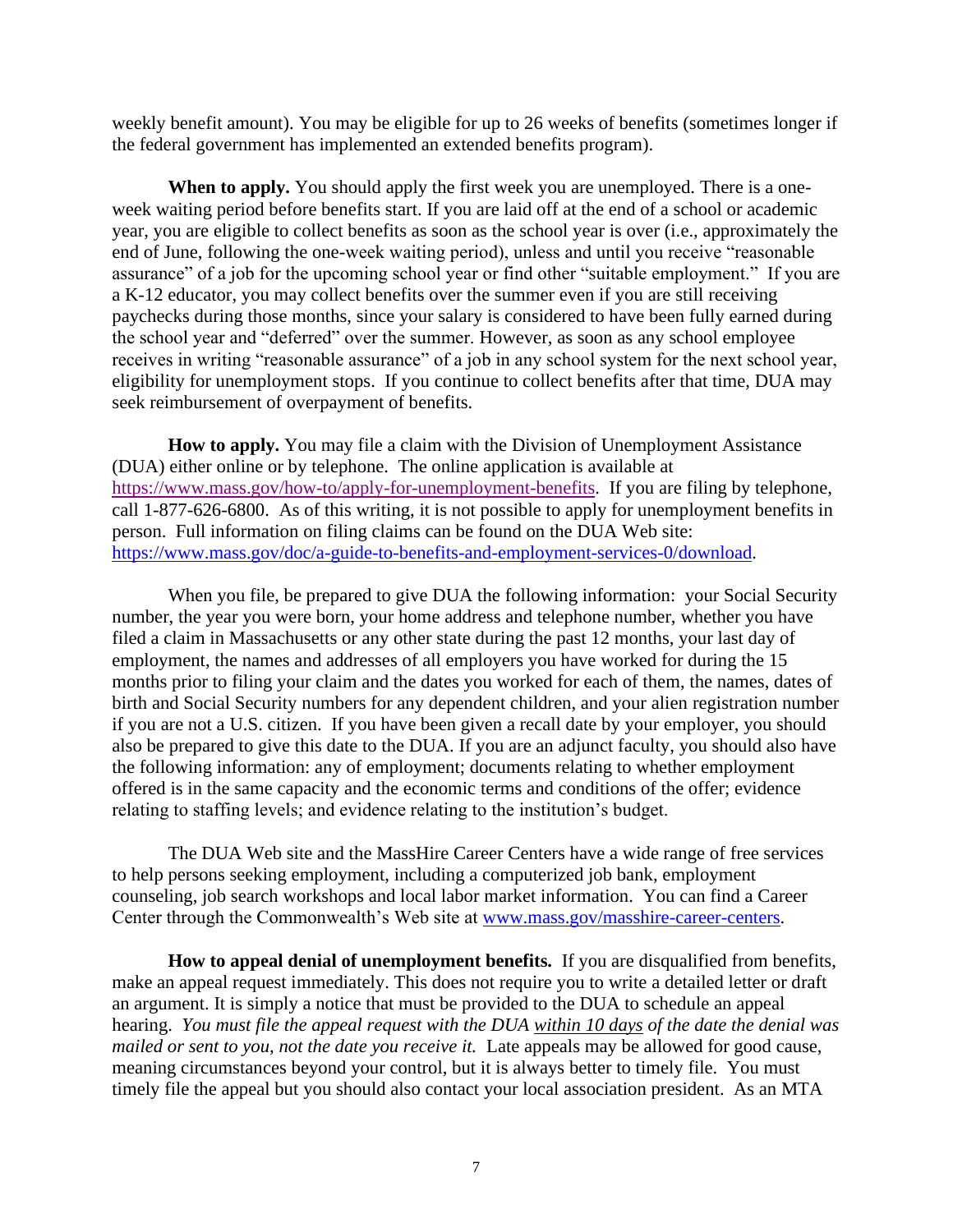member, you may be entitled to be represented by an MTA attorney at no charge in a hearing regarding your unemployment compensation eligibility.

#### *COVID-19 AND UNEMPLOYMENT*

Special benefits and procedures are applicable if your layoff is related to the COVID-19 pandemic. There is no waiting for COVID-19-related unemployment benefits, so if your layoff is related to COVID-19, you should file for benefits as soon as possible. Further information regarding this special situation is available at [https://www.mass.gov/info-details/update](https://www.mass.gov/info-details/update-massachusetts-department-of-unemployment-assistance-announces-guidance-on-cares)[massachusetts-department-of-unemployment-assistance-announces-guidance-on-cares.](https://www.mass.gov/info-details/update-massachusetts-department-of-unemployment-assistance-announces-guidance-on-cares) The MTA also has a Q&A on unemployment benefits that can found at: [https://massteacher.org/mta](https://massteacher.org/mta-membership/legal-resources/frequently-asked-questions-about-unemployment)[membership/legal-resources/frequently-asked-questions-about-unemployment.](https://massteacher.org/mta-membership/legal-resources/frequently-asked-questions-about-unemployment)

## **RETIREMENT**

You are eligible to retire (1) if you are laid off at any age and have 20 or more years of service as a public employee and (2) if you are 55 years of age and have at least 10 years of service.

The first kind of retirement is called a "termination retirement" and is available if you were a member of the retirement system prior to April 2, 2012 and you have at least 20 years creditable service, and your separation is completely voluntary. If you take a termination retirement allowance, your annual pension will consist of 1/3 of your average regular compensation for your highest three consecutive years, plus an annuity based upon the amount of your contributions.

The second kind of retirement is a superannuation retirement. Your allowance will be determined by a formula using your years of service, your age at retirement, and your average regular compensation for your highest three consecutive years. It could also be affected by your status as a veteran.

Whether retirement is best for you, and which type of retirement allowance is most advantageous, will depend upon your age, years of service, and expectation of returning to public service. MTA provides consultation for members with MTA Retirement Consultants. These consultants can assist you in evaluating your retirement options. You can make an appointment to see an MTA Retirement Consultant in the MTA's Quincy office by calling 617-878-8240. MTA Retirement Consultants also hold office hours on Saturdays in the MTA Regional Offices and are available for phone consultation. A listing of MTA Regional Offices appears at the end of this pamphlet. The Regional Office schedule and phone numbers for MTA Retirement Consultants are published in "MTA Today" and listed on the MTA Web site under MTA Membership – Retirement Planning. In addition, the Client Service representatives of the Teachers Retirement System (or your local retirement board) can assist you in evaluating your options. More information about the Teachers' Retirement System can be found at: [www.mass.gov/mtrs.](http://www.mass.gov/mtrs) Information about the State Retirement Board can be found at: [www.mass.gov/orgs/massachusetts-state-retirement-board](http://www.mass.gov/orgs/massachusetts-state-retirement-board)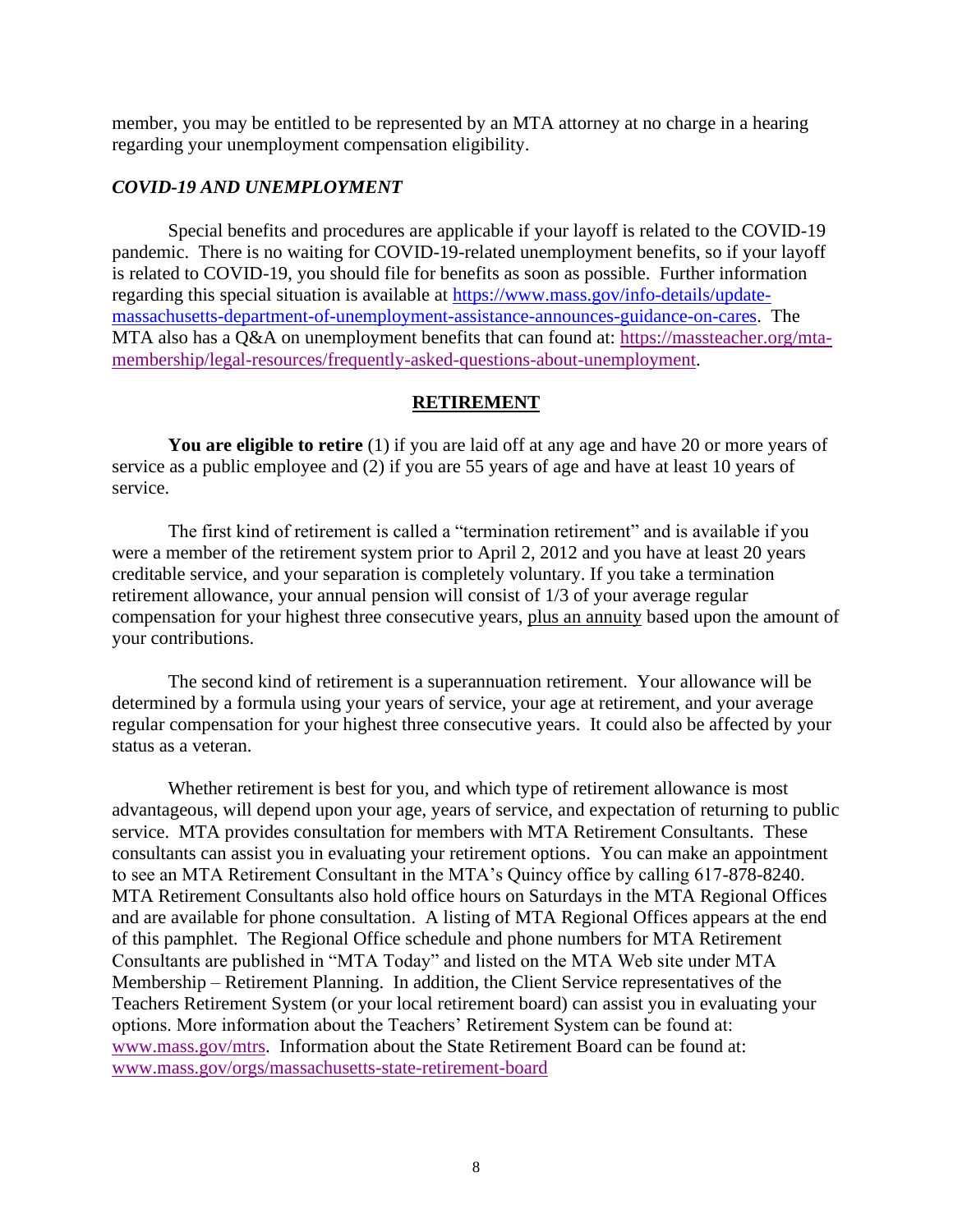If you retire, you may be eligible for MTA legal services for employment-related matters, including disputes with your retirement system. To be eligible, you must have maintained unbroken MTA membership for the five consecutive years immediately preceding retirement and then have maintained continuous MTA membership as a retiree (either as a annual retired member or as a life member).

**Should you withdraw your contributions?** If you are involuntarily laid off and do not retire, you have a right to withdraw the money that was deducted from your paychecks for retirement contributions, plus all accrued interest. It takes approximately 60 days for the Retirement System to process your request. Once those contributions are returned to you, you will not be required to pay them back unless you return to service and wish to purchase credit for your prior years. However, there are important considerations:

- $\triangleright$  If you return to public service after withdrawing your contributions, the retirement system will treat you as a new member of the retirement system and you will have to pay the rate of contribution and receive the level of benefits that apply to new members. While you will have the option of purchasing your prior service, you will still be treated as a new member. For example, at this time new members of the Teachers Retirement System must contribute 11% of their salaries toward retirement, and are subject to a higher minimum retirement age, and a different formula to calculate pension amounts. Depending on when you became a member and whether you have opted for Retirement Plus, you may be contributing at a lower rate and be subject to more advantageous provisions relating to age of retirement and calculations of benefits. *If you do not withdraw your contributions and return to service, you will be able to maintain your previous lower rate of contribution and higher level of benefits.*
- $\triangleright$  There are likely to be substantial federal tax implications if you take a direct refund without rolling the funds over into another qualified retirement plan. You should discuss this with your retirement system's Client Service representatives and/or a tax adviser *beforehand*.

#### **JOB SEARCH SUGGESTIONS**

#### **Planning Your Job Search**

A successful job search involves commitment and careful preparation. This first step is to investigate the job market to identify openings. Speak to relatives, friends, coworkers (current/former), fellow members of professional organizations and other acquaintances and tell them that you are looking for employment. These personal contacts can provide valuable job leads or referrals. You may want to join on-line platforms like LinkedIn [\(www.linkedin.com\)](http://www.linkedin.com/) but research how to best create a profile and use the platform for networking and job searching. Seek out job fairs and networking opportunities.

If you work in a K-12 district, check School Spring for job openings [\(www.schoolspring.com\)](http://www.schoolspring.com/). Individual districts also frequently post job openings on their own websites; they may or may not cross-post on School Spring so you should check multiple places. If you work in higher education, publications such as Inside Higher Education and Chronicle of Higher Education may contain job postings. Also check individual institution's websites for job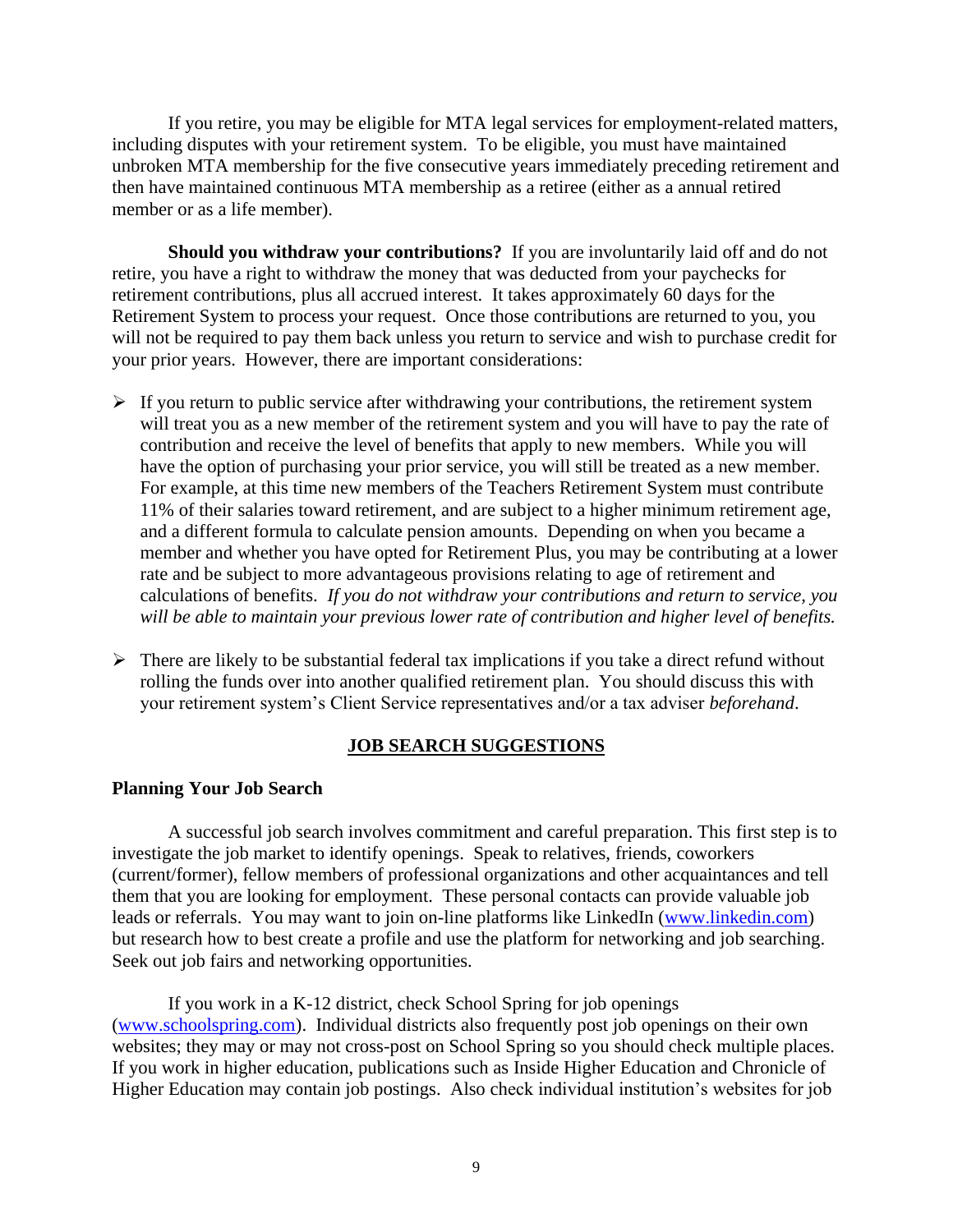postings as well. Other trade journals or periodicals may also have job postings or leads. Additionally, the Massachusetts Association of School Superintendents posts jobs on its website: [https://www.massupt.org/jobs/.](https://www.massupt.org/jobs/)

Other resources include: state jobs posted on the Commonwealth's website: [https://www.mass.gov/find-your-future-commonwealth-job;](https://www.mass.gov/find-your-future-commonwealth-job) employment and training resources on the Department of Unemployment Assistance website: [https://www.mass.gov/masshire](https://www.mass.gov/masshire-career-centers)[career-centers.](https://www.mass.gov/masshire-career-centers)

If you have an on-line presence on platforms such as Facebook, Twitter, Instagram, and so on, you should review what your accounts reveal about you. Employers may check the internet as part of a background check.

## **The Application Process**

There are three critical components to this process: the cover letter, the résumé and the interview.

## **Cover Letter**

The cover letter is a brief (one page, three or four paragraphs) letter of introduction that accompanies and complements your résumé. Cover letters are usually tailored to a specific position and should highlight your most notable qualifications, skills and achievements that are related to that position. Be sure to include the position for which you are applying, how your qualifications will benefit the district or organization, and a brief statement of noteworthy accomplishments.

## **Résumé**

Your résumé is a snapshot of your relevant skills, experiences and accomplishments. It should be no more than two pages in length and should focus on areas of specific relevance to the position you seek. Although there are many ways to construct your résumé, you should include the following information: name, address, telephone number, education, and summary statement of qualifications, professional experience and major accomplishments. You should also consider including professional references. The design should be simple and easy to read and should emphasize your relevant strengths.

## **Interview**

Successful interviews require careful preparation. Your preparation starts with research. Become knowledgeable about the position, the place you want to work, and the community. Next, prepare honest but dynamic oral responses to the general type of interview questions that you can expect to be asked. Start by reviewing your skills, experiences and accomplishments that are relevant to the job opening. Practice responses to interview questions that include the relevant information you want to convey. Be sure to talk about accomplishments and successes.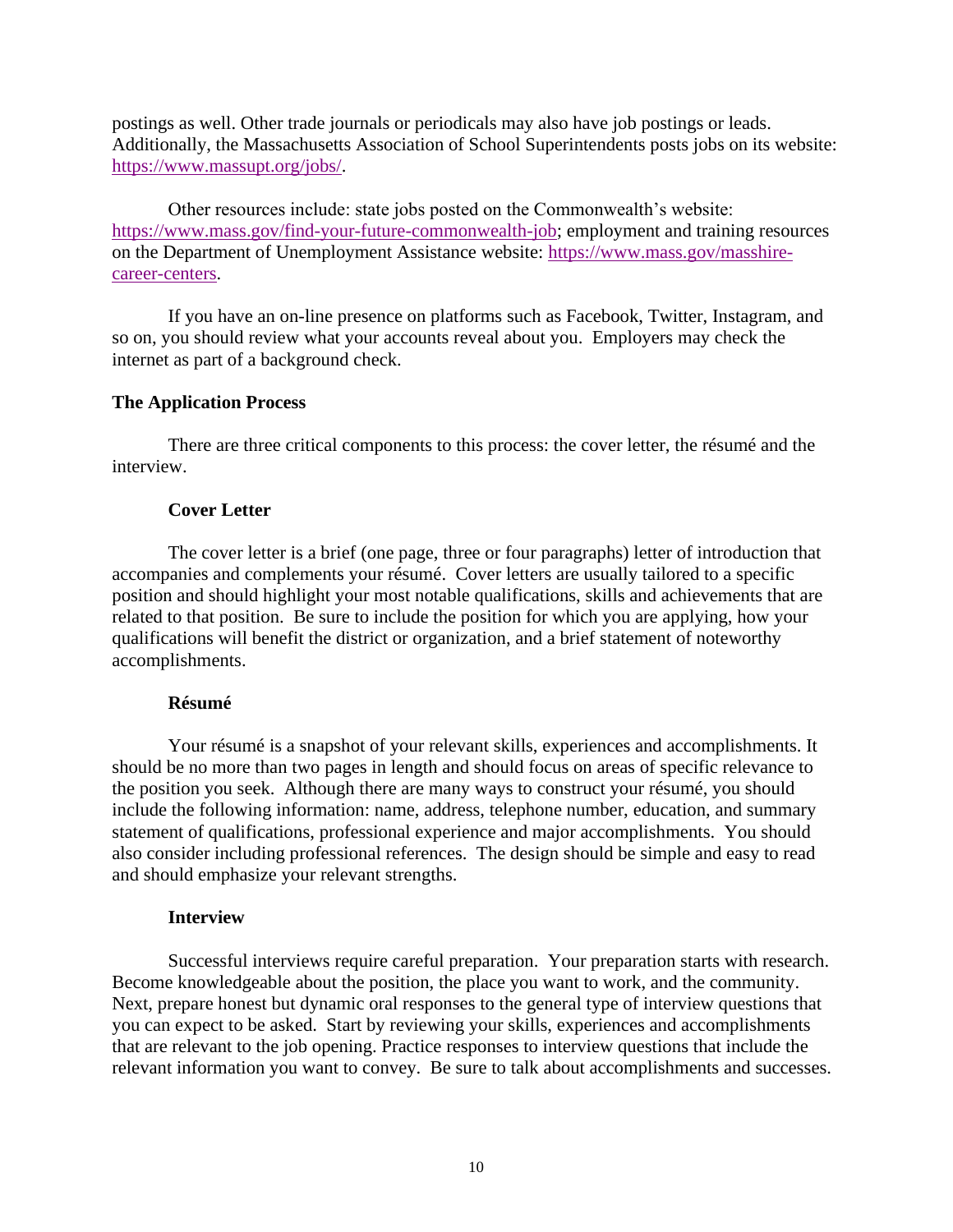Remember when answering questions always try to refer to your skills, experiences and accomplishments.

Common Interview Questions

Tell me about yourself? *Refer to your qualifications.*  What are your strengths? *Relate to the job qualifications.*  What are your weaknesses? *State a weakness and your improvement efforts.*  Why are you applying for this position? *Refer to the reputation of the district or company.*  Why should we hire you? *Refer to your qualifications and accomplishments.* 

Other Questions: Why did you choose this field of work? How did you handle a difficult work situation? What are your outstanding achievements? What are your career goals? Why did you leave your last job?

Remember to remain positive in your answers and while promoting your skills!

# **MAINTAINING YOUR MTA MEMBERSHIP**

Per the MTA by-laws, MTA members who have been laid off are entitled to remain members of MTA at 15% dues rate (and 50% of NEA dues rate) for three years or the period during which they are entitled to recall, whichever is longer. We welcome your continued membership and, especially during the disruption to our schools caused by the pandemic, we look forward to fighting alongside you in our collective response to layoffs. Fighting for our jobs is part of the fight for the education our students deserve and for funding equity or school districts that serve low income communities and students and families of color.

Keep in mind as well that, in the event that you encounter difficulty in collecting unemployment or problems with your health insurance or retirement benefits, you may need legal assistance to enforce your rights. If you have a legal problem in these areas and you have maintained your MTA membership, an MTA attorney may be assigned to assist you.

In addition to legal services, MTA membership gives you access to benefits such as discounted auto, homeowners, life, disability and dental insurance, mortgage refinancing, financial planning, long-term care, vision care and access to over 1,000 discounts in New England provided through MTA Benefits. For more detail on your benefits through MTA membership, call 1-800-336-0990 or go to [www.mtabenefits.com.](http://www.mtabenefits.com/)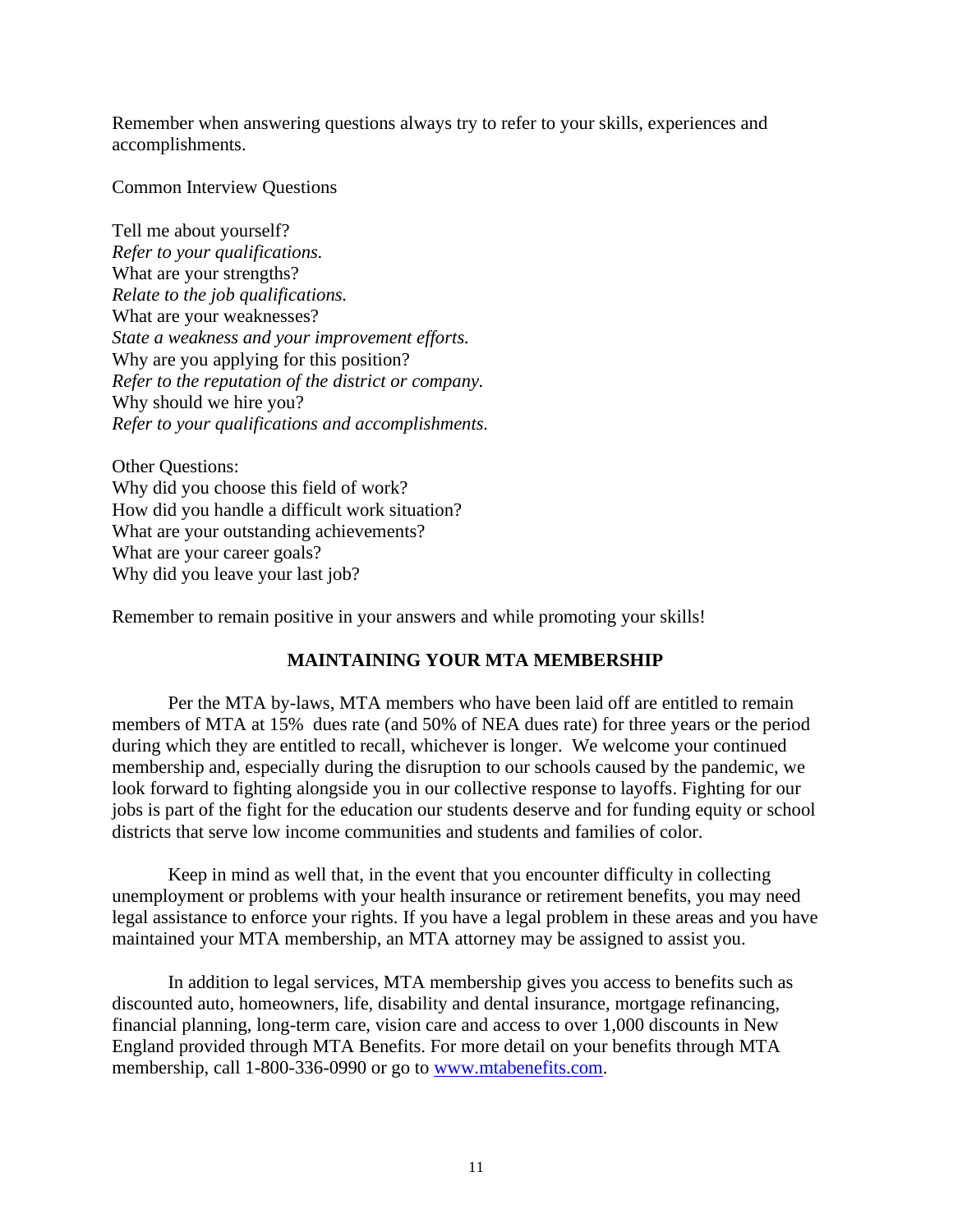## **DISCLAIMER**

*The information contained in this booklet is provided for general informational purposes only based on the law at the time it was written. It is not intended to be legal advice and should not be taken as such. The principles discussed herein do not necessarily apply to all fact situations and issuance of this advisory does not establish an attorney -client relationship. You should not act or refrain from acting on the basis of this information without seeking appropriate legal advice on the particular facts and circumstances of your situation. If you have questions, please contact your local MTA affiliate or MTA field representative.*